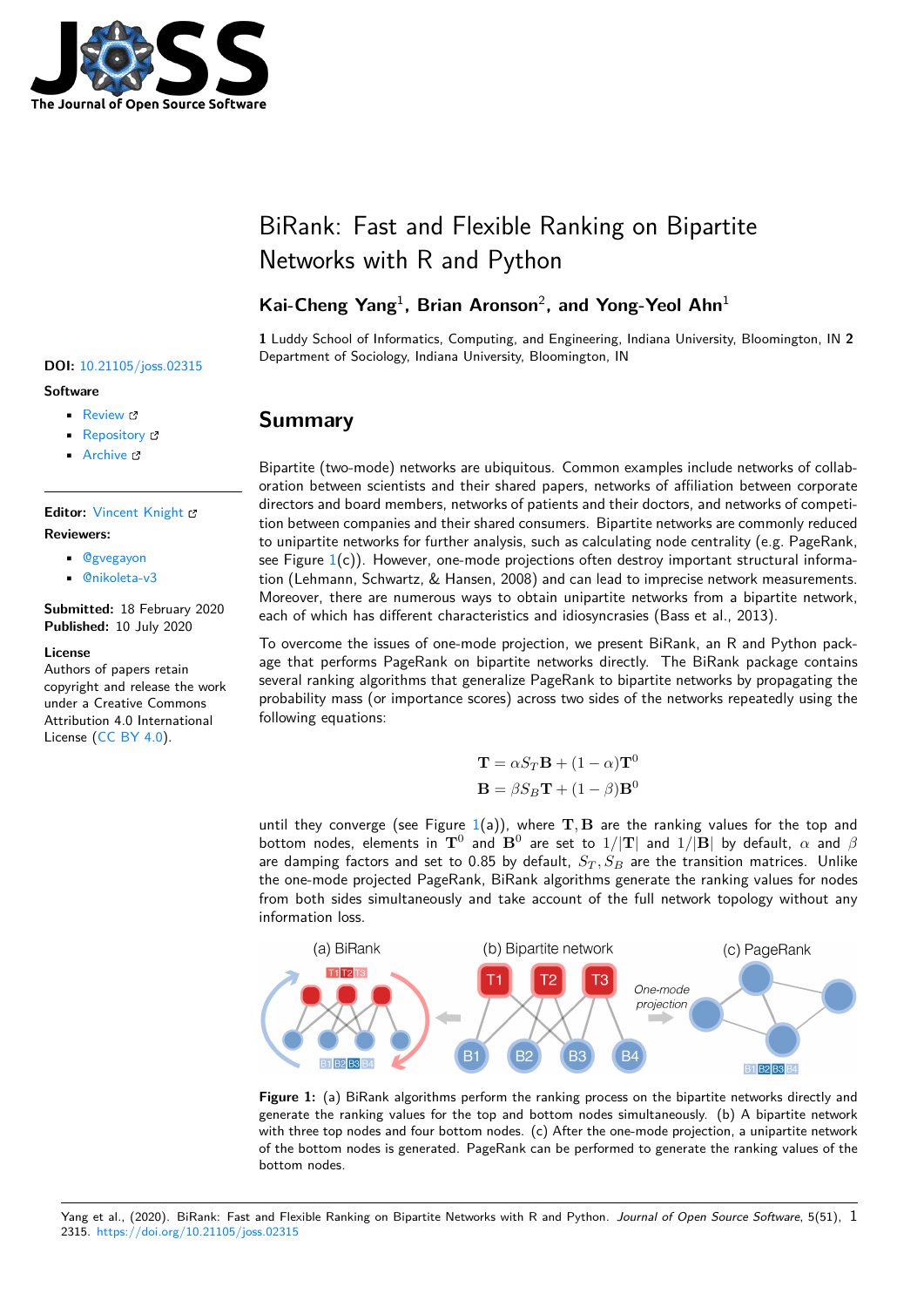

Our package implements the most notable and straightforward operationalizations of biparitite PageRanks including HITS (Kleinberg, 1999; Liao, Xiao, Cimini, & Medo, 2014), CoHITS (Deng, Lyu, & King, 2009), BGRM (Rui, Li, Li, Ma, & Yu, 2007), and Birank (He, Gao, Kan, & Wang, 2016). The algorithms mainly differ in the way they normalize node ranks in the iterations (see Table 1).

**Table 1:** A summary of transition matrices used in different BiRank algorithms. *K<sup>T</sup>* and *K<sup>B</sup>* are diagonal matrices with generalized degrees (sum of the edge weights) on the diagonal, i.e.  $(K_T)_{ii} =$  $\sum_j w_{ij}$  and  $(K_B)_{jj} = \sum_i w_{ij}$ .  $w_{ij}$  is the element on row  $i$  and column  $j$  of the bipartite network adjacency matrix  $W^{|T|\times|B|}$ .

<span id="page-1-0"></span>

| <b>Transition matrix</b> | $S_B$                                         | $S_T$                         |
|--------------------------|-----------------------------------------------|-------------------------------|
| <b>HITS</b>              | $W^\top$                                      | W                             |
| Co-HITS                  | $WTK_T^{-1}$                                  | $WK_B^{-1}$                   |
| BGRM                     | $K_R^{-1} W^{\top} K_T^{-1}$                  | $K_T^{-1}WK_R^{-1}$           |
| Birank                   | $K_{\rm p}^{-1/2} W^{\rm T} K_{\rm T}^{-1/2}$ | $K_{T}^{-1/2} W K_{P}^{-1/2}$ |

Our guiding philosophy is to make the package as flexible as possible, given the diverse array of problems and data formats that are used in network analysis, while achieving good performance. We therefore provide a number of convenience options for incorporating edge weights into rank estimations, estimating ranks on different types of input (edge lists, dense matrices, and sparse matrices), multiple file formats (as vectors, lists, or data frames), and for estimating PageRank on the one-mode projection of a network. Moreover, this implementation uses efficient data storage and algorithms to ensure good performance and scalability. For example, regardless of the algorithm of choice, it takes less than 10 seconds and less than 1GB of RAM to estimate ranks on a bipartite network containing half a million top nodes, more than two million bottom nodes, and about three million edges on a machine with 16 AMD EPYC 7000 series 2.5 GHz processors.

As a demonstration, we apply HITS, CoHITS, and one-mode projected PageRank to the Marvel Universe collaboration network (Alberich, Miro-Julia, & Rosselló, 2002). The Marvel Universe collaboration network comprises a network of affiliation with ties between every Marvel comic book (n = 12,849) and every character (n = 6,444) who appeared in those books. To give a sense of this network's structure, Figure 2 illustrates a small sociogram of characters within ten comic books of this dataset.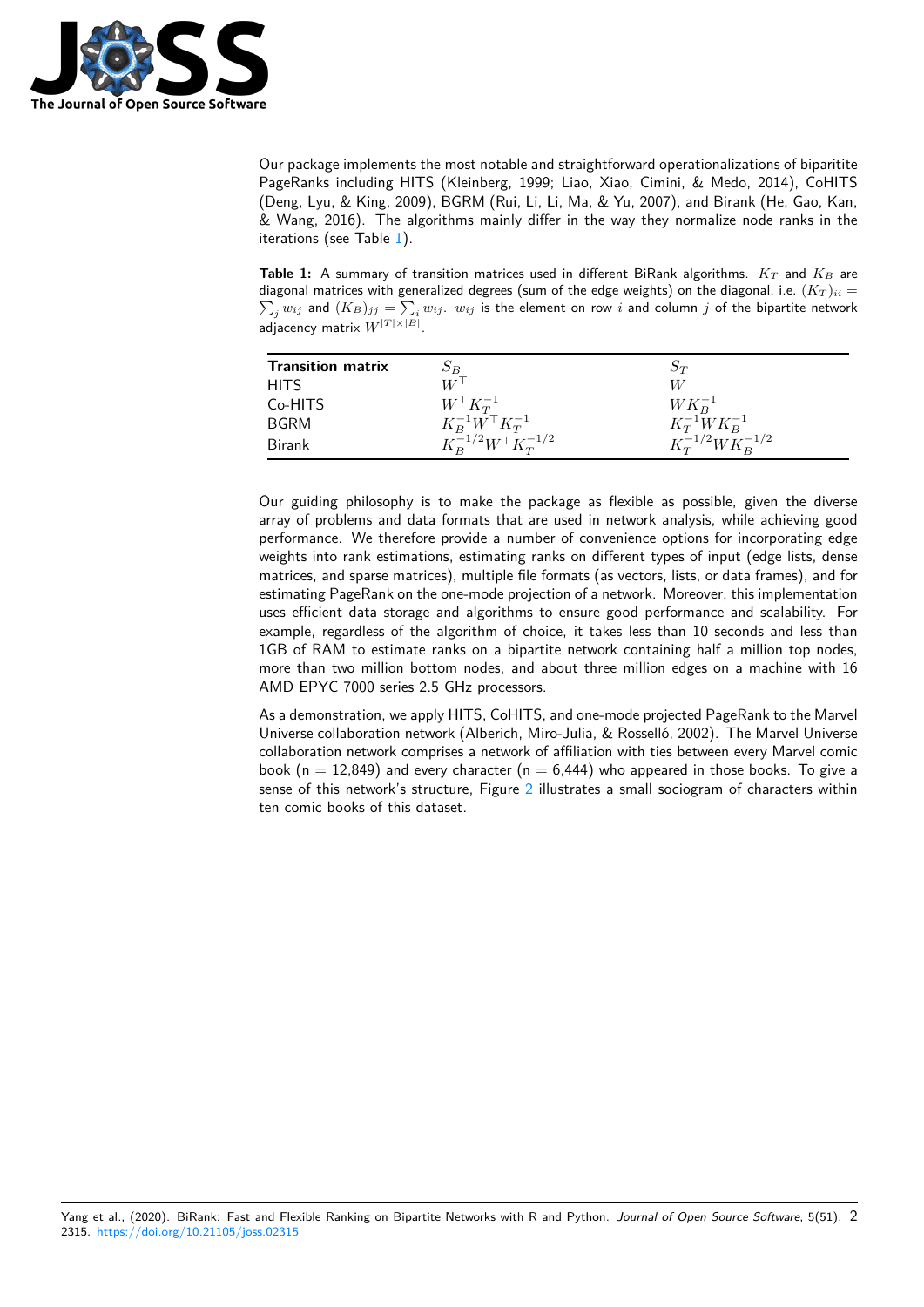



**Figure 2:** Sociogram of character-book ties within 10 comic books of the Marvel Universe collaboration network.

Table 2 presents the five characters with the highest ranking values from each algorithm. Results are similar, with Captain America and Iron Man occurring in all three ranking algorithms. However, discrepancies arise from differences in the underlying ranking algorithms and how they interact with the network's structure. PageRank on the one mode projection first c[on](#page-2-0)verts comic-character ties to character-character ties. Without information about the structure of characters-comic ties, PageRank mainly prioritizes nodes with a large number of transitive ties in the original network. For example, Wolverine has a higher PageRank than the Thing but Wolverine appears in much fewer comic books than the Thing. Instead, Wolverine's high PageRank is a result of his co-presence in comic books with large numbers of other characters. In contrast, the Thing tends to repeatedly appear in central comic books with other central characters in the Marvel universe, hence the Thing has a high CoHITS rank but a lower PageRank than Wolverine.

**Table 2:** Top five characters in the Marvel Universe collaboration network ranked by HITS, CoHITS and PageRank with one-mode projection.

<span id="page-2-0"></span>

| Rank | <b>HITS</b>     | <b>CoHITS</b>   | <b>Projection+PageRank</b> |
|------|-----------------|-----------------|----------------------------|
| 1st  | Captain America | Spider-man      | Captain America            |
| 2nd  | Iron man        | Captain America | Spider-man                 |
| 3rd  | Thing           | Iron man        | Iron man                   |
| 4th  | Human torch     | Hulk            | Wolverine                  |
| 5th  | Mr. fantastic   | Thing           | Thor                       |

Differences between how HITS and CoHITS estimate ranks on the Marvel Universe collaboration network are more complicated. CoHITS normalizes the transition matrix by the outdegree of the source nodes, and therefore places somewhat less value on connections from highly connected characters and from highly connected comic books than HITS. As a result, CoHITS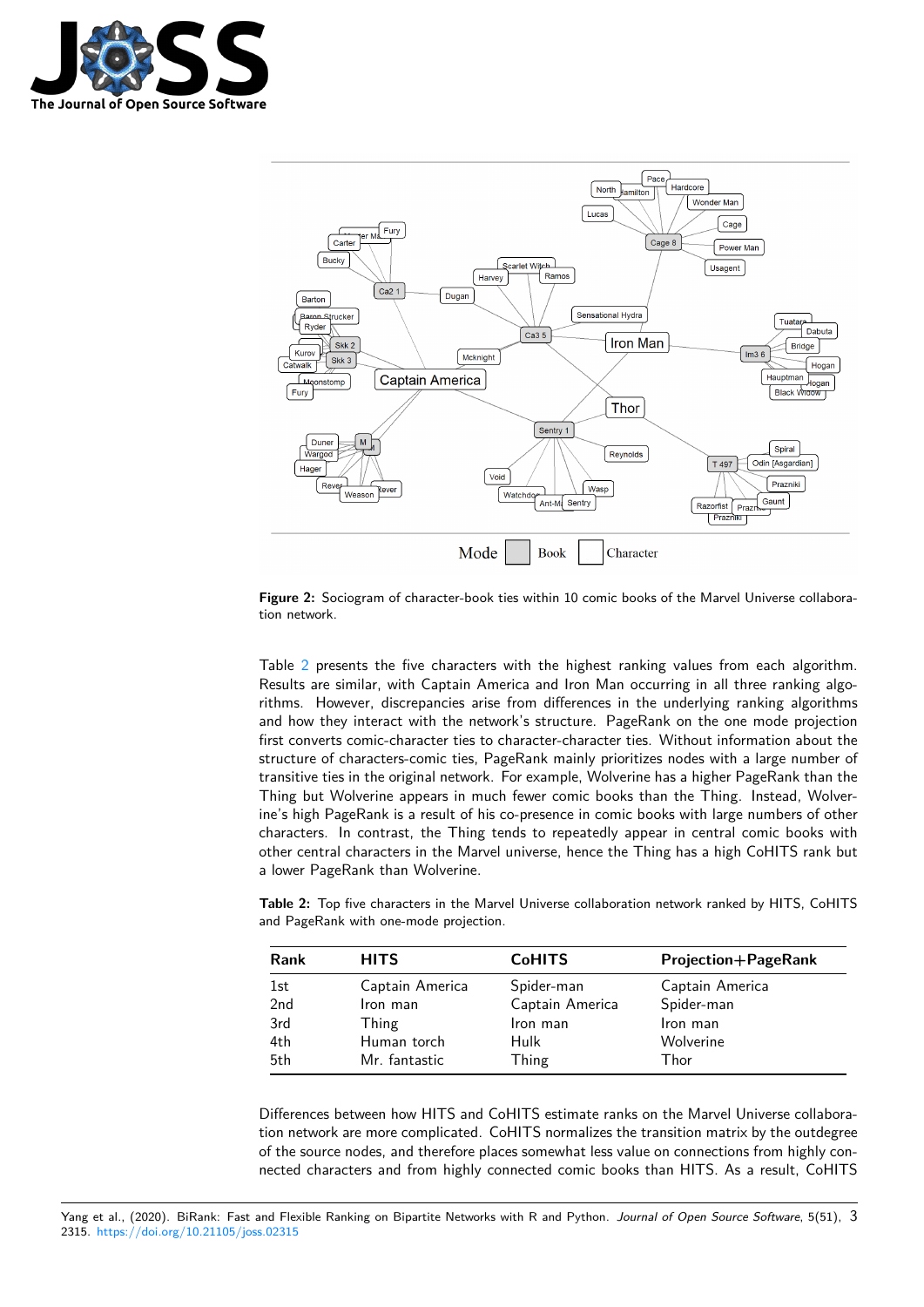

tends to assign higher ranks to characters who are connected to a more diverse array of comic books than does HITS. This difference is best illustrated by the inclusion of Mr. Fantastic in HITS' top-ranked characters and the inclusion of Spider Man in CoHITS' top-ranked characters: Spider Man appears in nearly twice as many comic books as Mr. Fantastic and collaborates with a significantly wider cast of characters than Mr. Fantastic; however, Mr. Fantastic tends to appear in highly central comic books with large character casts. It is open to interpretation as to which measure of centrality is better, but in many applications, we tend to prefer CoHITS over HITS as CoHITS ranks are less influenced by the presence of outliers with extreme degrees (Aronson, Yang, Odabas, Ahn, & Perry, 2020).

It is also worth mentioning that assigning different edge weights to the network can significantly affect ranking results. Our package offers flexibility by allowing different combinations of algorithms and edge weights. We leave the choice to the users' discretion.

Despite the ubiquity of bitpartite networks, bipartite PageRank algorithms are missing from the popular network packages, and our package serves to close this gap. Our target audience includes researchers and data scientists who deal with bipartite networks. To improve the accessibility, both R (birankr) and Python (birankpy) versions of the package are available. The documentation of BiRank consists of manual pages for its method functions, example usages, and unit tests.

## **Acknowledgement**

The authors acknowledge support from National Institute on Drug Abuse (grant R01 DA039928).

## **References**

- Alberich, R., Miro-Julia, J., & Rosselló, F. (2002). Marvel universe looks almost like a real social network. *arXiv preprint cond-mat/0202174*.
- Aronson, B., Yang, K.-C., Odabas, M., Ahn, Y. Y., & Perry, B. L. (2020, June). Comparing measures of centrality in bipartite social networks: A study of drug seeking for opioid analgesics. SocArXiv. doi:10.31235/osf.io/hazvs
- Bass, J. I. F., Diallo, A., Nelson, J., Soto, J. M., Myers, C. L., & Walhout, A. J. (2013). Using networks to measure similarity between genes: Association index selection. *Nature methods*, *10*(12), 1169. d[oi:10.1038/nmeth.2728](https://doi.org/10.31235/osf.io/hazvs)
- Deng, H., Lyu, M. R., & King, I. (2009). A generalized co-hits algorithm and its application to bipartite graphs. In *Proceedings of the 15th acm sigkdd international conference on knowledge discovery and data mining* [\(pp. 239–24](https://doi.org/10.1038/nmeth.2728)8). New York, NY, USA: ACM. doi:10. 1145/1557019.1557051
- He, X., Gao, M., Kan, M.-Y., & Wang, D. (2016). Birank: Towards ranking on bipartite graphs. *IEEE Transactions on Knowledge and Data Engineering*, *29*(1), 57–71. doi[:10.](https://doi.org/10.1145/1557019.1557051) [1109/TKDE.2016.26115](https://doi.org/10.1145/1557019.1557051)84
- Kleinberg, J. M. (1999). Authoritative sources in a hyperlinked environment. *Journal of the ACM*, *46*(5), 604–632. doi:10.1145/324133.324140
- Leh[mann, S., Schwartz, M., &](https://doi.org/10.1109/TKDE.2016.2611584) Hansen, L. K. (2008). Biclique communities. *Physical Rev[iew](https://doi.org/10.1109/TKDE.2016.2611584) E*, *78*(1), 016108. doi:10.1103/PhysRevE.78.016108
- Liao, H., Xiao, R., Cimini, G[., & Medo, M. \(2014\).](https://doi.org/10.1145/324133.324140) Network-driven reputation in online scientific communities. *PLoS one*, *9*(12), e112022. doi:10.1371/journal.pone.0112022